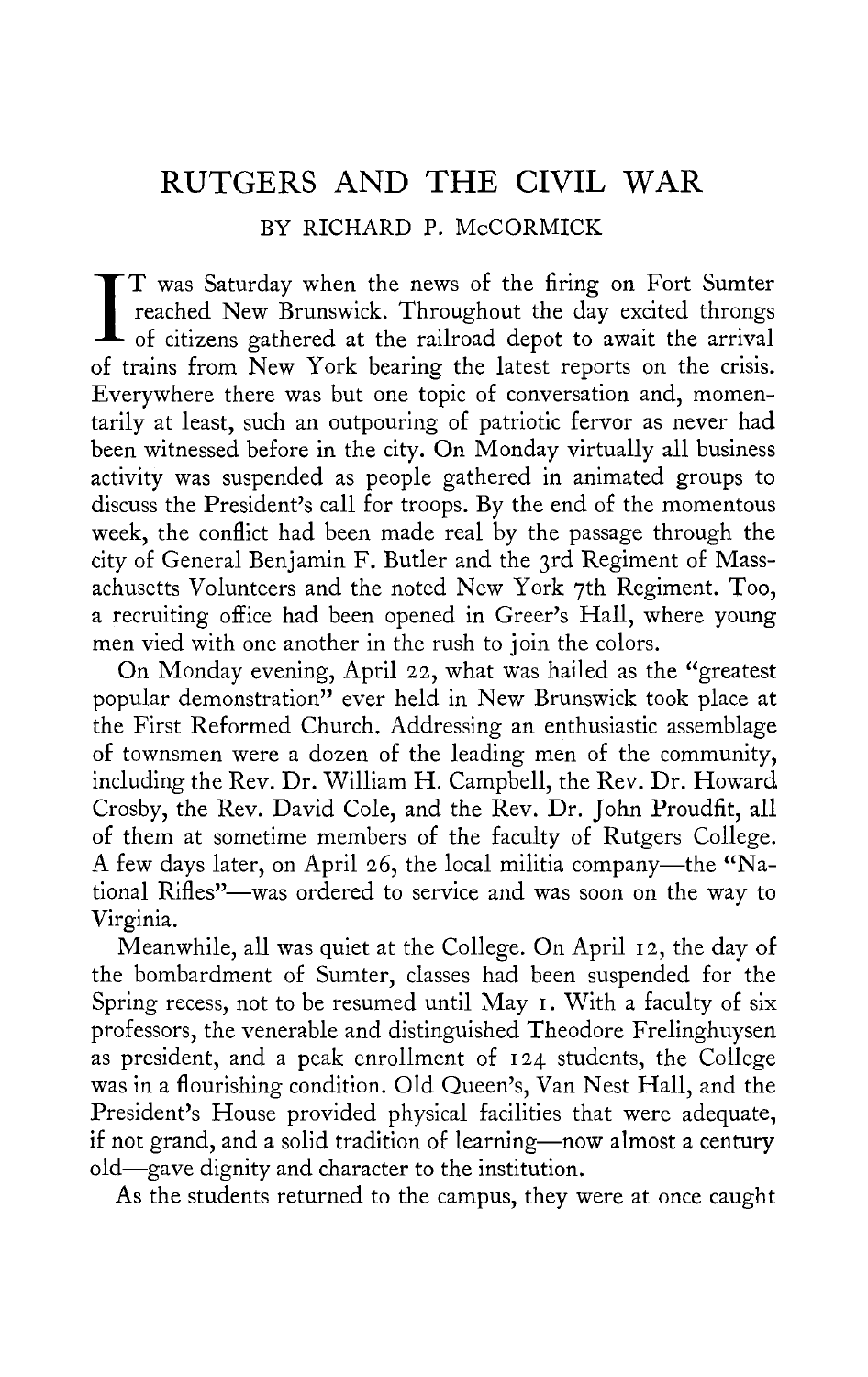## RUTGERS UNIVERSITY LIBRARY 41

up in the excitement of the times. Heated political discussions and talk of enlistments all but disrupted the prescribed academic routine. The two Texans in the College, J. Greenville McNeel, '62, and his brother, Pleasant D. McNeel, '64, were made to feel so uncomfortable that they soon departed to enter the Confederate service, joining their older brother, George W. McNeel, '60. All three subsequently gave their lives for the "Lost Cause." Andrew B. S. Moseley, '61, departed before commencement to enlist in an Alabama regiment, but according to tradition he was given a special examination and was awarded his diploma at the railroad depot.

In response to the President's call on May third for additional troops to serve for a term of three years, several undergraduates joined with local townsmen to organize a company that was called the "Olden Guards," in honor of Charles S. Olden, the Governor of New Jersey. Absenting themselves from classes, they devoted their time to recruiting and drilling and to waiting for the uniforms that were being made for them by the patriotic women of the city. For these ardent young men, all thoughts of studies had been replaced by the eager hope that their unit would be among the fortunate ones called into service in time to suppress the Rebellion.

Patriotic enthusiasm on the campus reached its climax on May 13. On that day the faculty, student body, and several hundred local citizens gathered in front of Old Queen's to witness the presentation to the College of a large and handsome flag made by the ladies of New Brunswick. A huge pole, extending forty feet above the front of the building had been set in place, and a large platform had been erected to accommodate the distinguished guests and those who were to address the assemblage. Writing of the event many years later, one who had been present as a student remembered it as an exceedingly lively occasion, comparable to a modern football "pep rally." As the crowd gathered, the college boys kept them entertained with songs and jokes. Some even undertook to make speeches, but the cat-calls and applause were so deafening that not a word could be heard.

The formal program began with an inspiring oration by President Frelinghuysen who alternately stirred the crowd to laughter and applause by his vigorous denunciation of secession. Then Garnet B. Adrain, '33, former Congressman and civic leader, presented the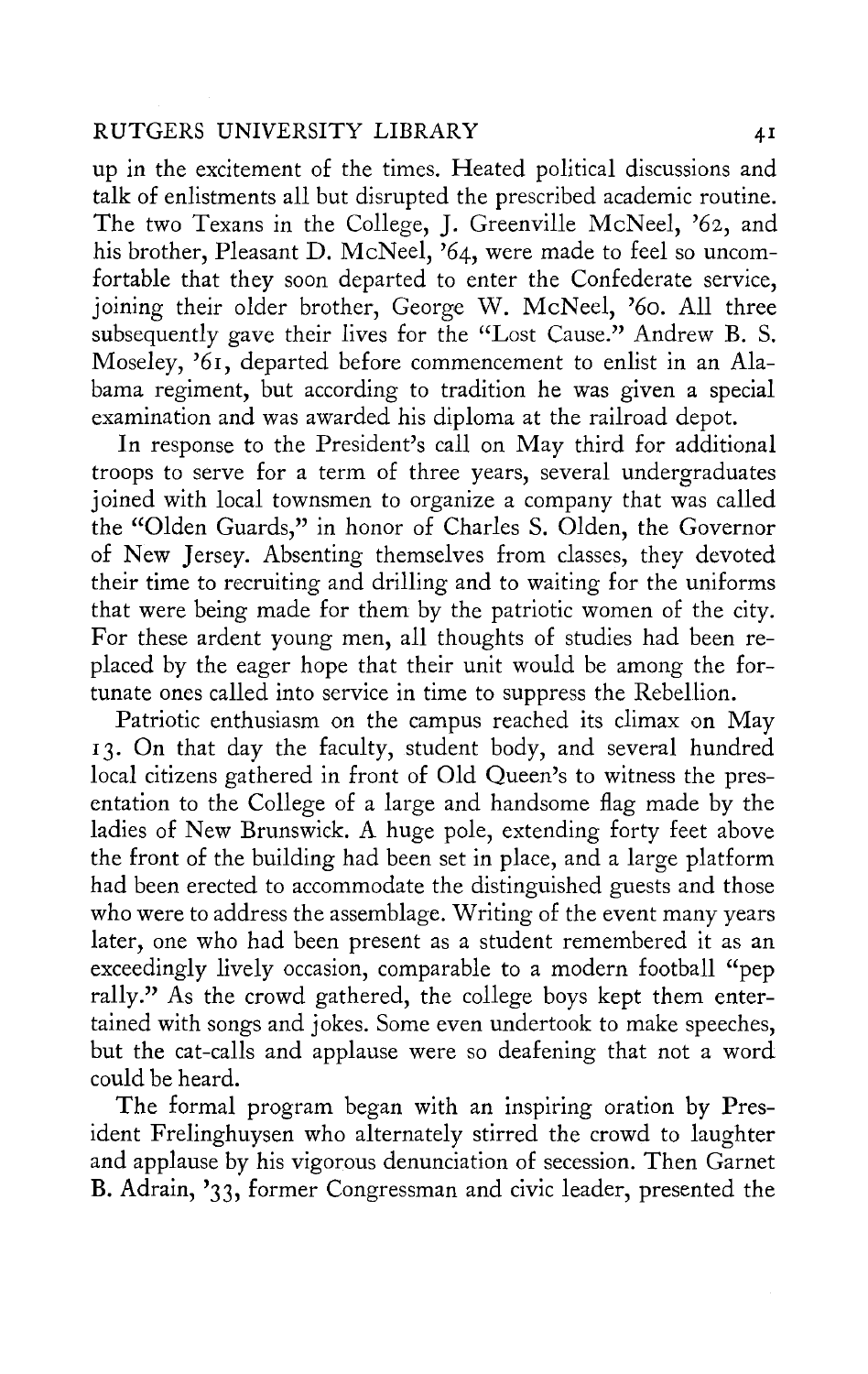flag in behalf of the modest ladies. In his remarks, he "congratulated the students that so many of them had determined to go off soon to fight under this banner," a sentiment that was greeted with three hearty cheers. As President Frelinghuysen hoisted the new flag, "the female part of the audience waved their handkerchiefs, while the sterner sex hurrahed." The response on the part of the students was made by the fiery Professor Marshall Henshaw, who pledged *"never* to suffer these colors to come down in disgrace and dishonor before the assaults of traitors."

As successive speakers stirred the audience to a frenzy of patriotic ardor, President Frelinghuysen was moved to rise and declare: "From all I can see and hear and feel at present, I think I can inform Gov. Olden, when he wants more soldiers, that he can have one hundred able-bodied and able throated men from Rutgers College on one day's notice." This rousing statement was greeted with cries of "Yes, sir," "Good," "That's so," succeeded by three times three cheers and loud calls for additional speakers. Professors Howard Crosby, George H. Cook, and John Forsythe all obliged with appropriate remarks, and a trio of students led in the singing of patriotic songs, after which the crowd dispersed in high spirits. The men of Rutgers had taken their stand.

Several days later, on May 22, there was a second flag presentation. The Olden Guards had been accepted for service as Company G, 1st Regiment, 1st Brigade, N. J. Volunteers, and two thousand citizens gathered in Schureman Street, between George and Neilson, to see the company receive its flag, which had been made by the ladies of Schureman Street. After the impressive ceremonies, the Guards, with martial music, paraded back to their quarters behind their new colors. On the following day the whole city turned out to bid the troops farewell as they boarded the train for Trenton. Scores of firemen, attired in their distinctive red shirts, accompanied the soldiers to the state capital, and for more than a mile out of town the tracks were lined with men, women, and children, all waving handkerchiefs and hats to salute the young defenders of the Union.

Among those riding off to war were eight Rutgers undergraduates: Robert A. Johnson, '61, Francis S. Keese, Nicholas W. Meserole, George Seibert, and N. Hixon Van Arsdale, all '62 j William Henry Pohlman, '63; and John Dooly and John S. Bliss,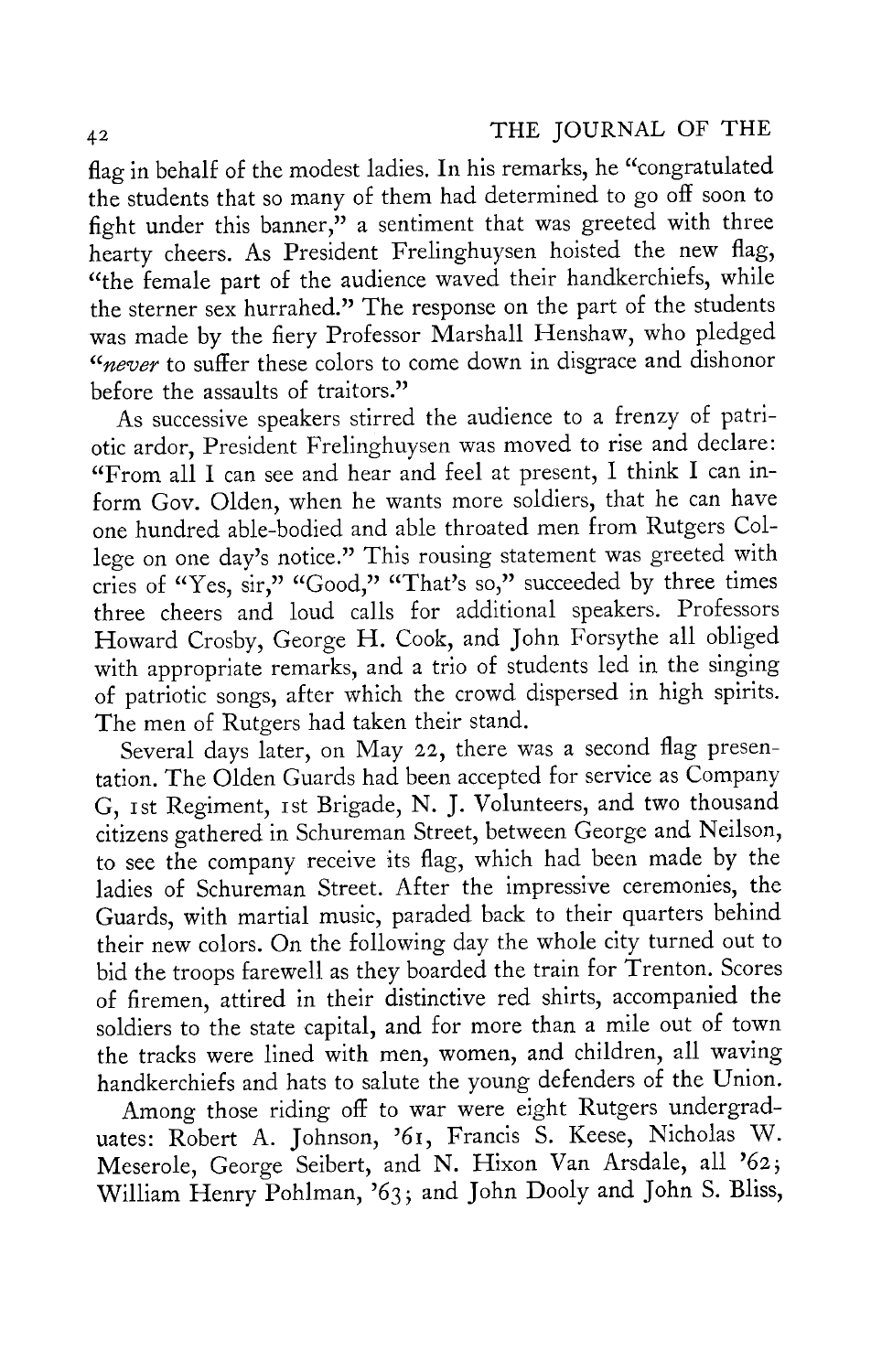## RUTGERS UNIVERSITY LIBRARY 43

both '64. After a brief stay at Camp Olden, in Trenton, they moved on to Virginia, arriving in time to participate in the disaster of First Bull Run. Most of them fought throughout the war. William Henry Pohlman died of wounds received while commanding his regiment at Gettysburg.

These were not the only Rutgers men to respond to the President's call. William H. H. Ayars, '62, and Thomas L. Stringer,  $'64$ , both entered the service as soon as the academic year ended; Ayars joined the 5th Kentucky Volunteers and Stringer the Navy. Ernest L. Kinney waited until he had received his degree before accepting a commission with a New York regiment. Altogether, by July, 1861, eleven Rutgers men had gone from the campus into the Union forces; three others were fighting for the Confederacy.

By the time the College reopened late in September, 1861, the intense excitement that had characterized the period between Sumter and Bull Run had subsided. The College settled into a quiet routine, seemingly remote from the terrible holocaust. Although enrollments fell sharply—from 124 in 1861 to 105 a year later and then dropped in succeeding years to 79 and 64—the decline was caused less by the departure of students for military service than by a severe reduction in the numbers of entering students. Only eight undergraduates left college to enter the army during the remainder of the war; with them went one graduate from each of the classes of 1863, 1864, and 1865. Of those who interrupted their college careers to fight for the Union only one—Isaac P. Brokaw returned to Rutgers. Brokaw was readmitted in September, 1864, and received his degree in 1866.

For the students who remained on the campus, college life continued in the familiar pattern. The two literary societies—Philoclean and Peithessophian—met regularly to debate such remote subjects as: "Which is most effective, vocal or instrumental music?" or "Has a society a right to deprive a man of property which he has acquired by fraud?" In their more exuberant moments the undergraduates indulged in calliathumpian serenades, night rioting, and similar escapades. President Frelinghuysen died April 12, 1862, and was succeeded by the Rev. Dr. William H. Campbell. New men took the place of old on the faculty: David Murray, T. Sanford Doolittle, David Cole, and Cornelius Crispell.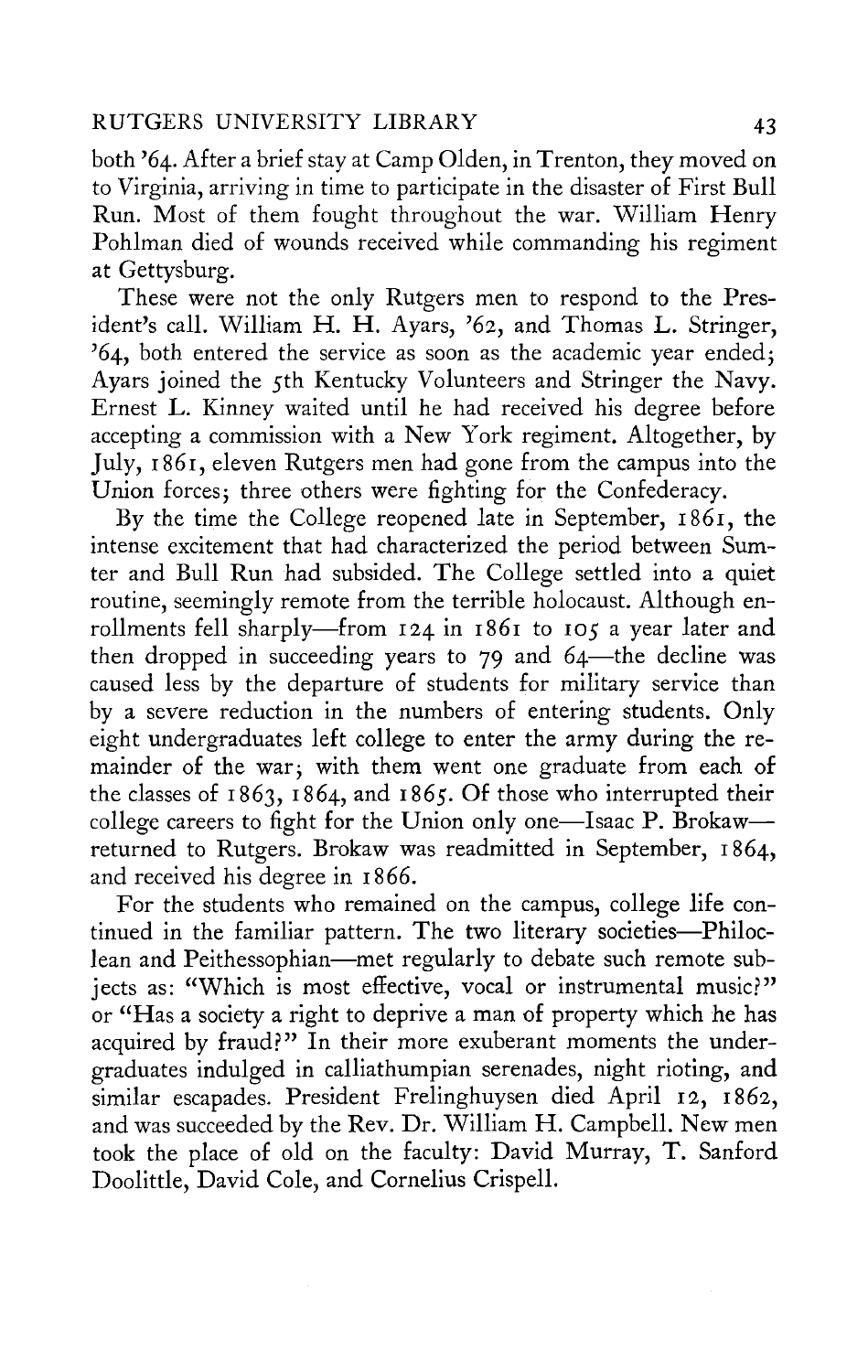Only occasionally did the war intrude upon the routine of the institution. A minor issue arose when the Board of Trustees, meeting at commencement time in 1862, voted to award "the degree of A.B. *(ex gratia*)" to the five members of the class of 1862 who had enlisted in the spring of 1861. The faculty resolved that they did "not object to conferring honorary degrees" on the men in question. The Board, doubtless puzzled by this unencouraging response from the faculty, at first referred the matter to a committee, but when the commencement was held, the five soldiers of '62 were awarded their degrees, *ex gratia.* Three years later the same men were in due course awarded, *ex gratia*, the degree of A.M. In no other instances did men who went into service before graduating receive their degrees.

In May, 1864, when Senior Andrew Doremus requested permission to be absent from commencement in order to join the Sanitary Corps, the faculty set forth three reasons for denying the request. The Senior class was so small—eleven in all—"that justice to them required that he be present." They also pointed out that "Mr. Doremus could make as much money or more by other means as by this, without the same exposure and danger, and hence pecuniary considerations did not demand his going." Finally, they argued that inasmuch as the Sanitary Corps had more applicants than it could accept, "considerations of patriotism did not warrant his action."

The even course of college affairs continued until April 17, 1865. And then, the Faculty minutes record:

A Committee consisting of one member from each class waited upon the President stating that on account of their feelings occassioned *[sic]* by the Assassination of the President of the United States & by the attempt upon the life of Secretary Seward they were not in a mood to attend properly to their studies, & therefore asked that they be released from College exercises until after the funeral of President Lincoln on Wednesday April 19th.

The Faculty granted the request of the students requiring, however, that they should be present every morning at the usual Chapel services; & instructing the President to impress upon their minds the propriety of conducting themselves with due solemnity & decorum during the week.

On motion, President Campbell was invited to preach in the Chapel next Sabbath, a sermon such as he might deem appropriate to or suggested by the occasion of Mr. Lincoln's death.